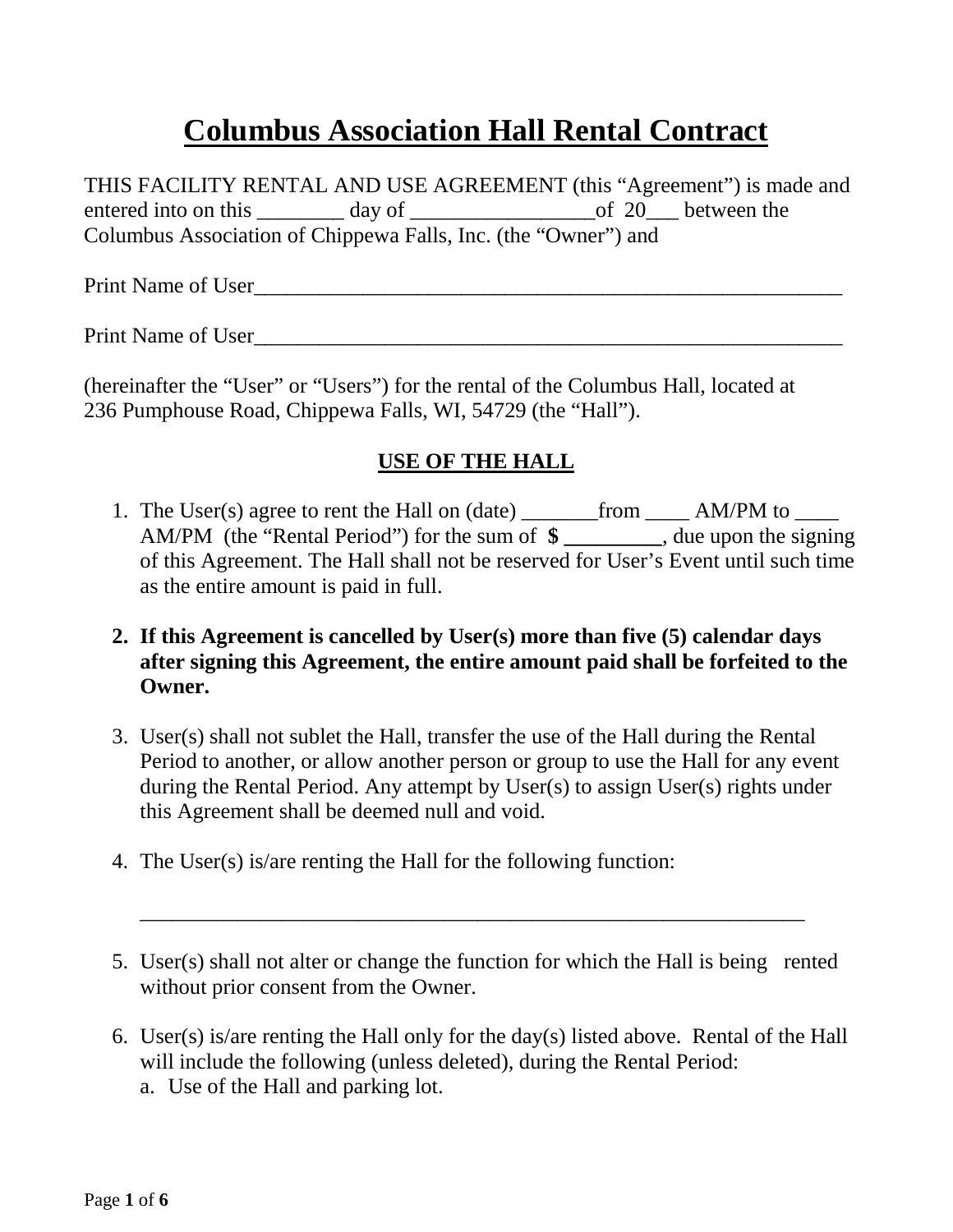- b. Use of the kitchen facilities. (User(s) and/or Caterer are responsible for cleaning the kitchen.)
- c. Use of the walk-in cooler and tap unit for beer.
- d. KC janitorial service following User(s)'s event.
- 7. User(s) agree(s) to reimburse Owner for the cost to repair any damages to the Hall (building, parking lot, other fixtures, and real estate included) caused by User(s) and/or User(s), guests, employees, invitees, or contractors, during the Rental Period and during any time prior to the event that User(s) is allowed use of the Hall before or after the Rental Period. **Additionally, User(s) agree(s) to pay for all attorney fees incurred to collect any such damages.**
- 8. **Hall Door Key** : User(s) may pick up the key for the Hall from Horan Funeral Home one to three days prior to the Rental Period between 9:00 a.m. and 5:00 p.m., Monday through Friday, and shall return the key to Horan Funeral Home the first business day following the Rental Period. Hall rental contract will be needed for key pickup. The key fob includes entrance door outside key, entrance door hex unlocking key and cabinet key. Key can be dropped off in the Horan Funeral Home mailbox after hours. Horan Funeral Home is located at 420 Bay St. in Chippewa Falls.

# **DECORATIONS AND HALL SETUP**

- 9. User(s) agree(s) to remove all decorations and personal items from the Hall at the end of the Rental Period and to vacate the premises, provided that User(s) and guests may leave cars in the parking lot overnight. If another event is scheduled for the next day, your Contact Person will advise you of the time that cars will need to be removed from the parking lot, two hours before that event is scheduled to begin, and any cars not removed by that time may be towed.
- 10.User(s) shall not use tape, nails, pins, staples, screws, wires, or tacks to fasten decorations or other materials to the walls, woodwork, floors, ceilings, or draperies. Without limitation of Owner's rights under Paragraph 6, above, User(s) shall be assessed a minimum fee of fifty dollars (\$50) if any of the aforementioned items are found to have been attached to the walls, woodwork, floors, ceilings, or draperies during the Rental Period.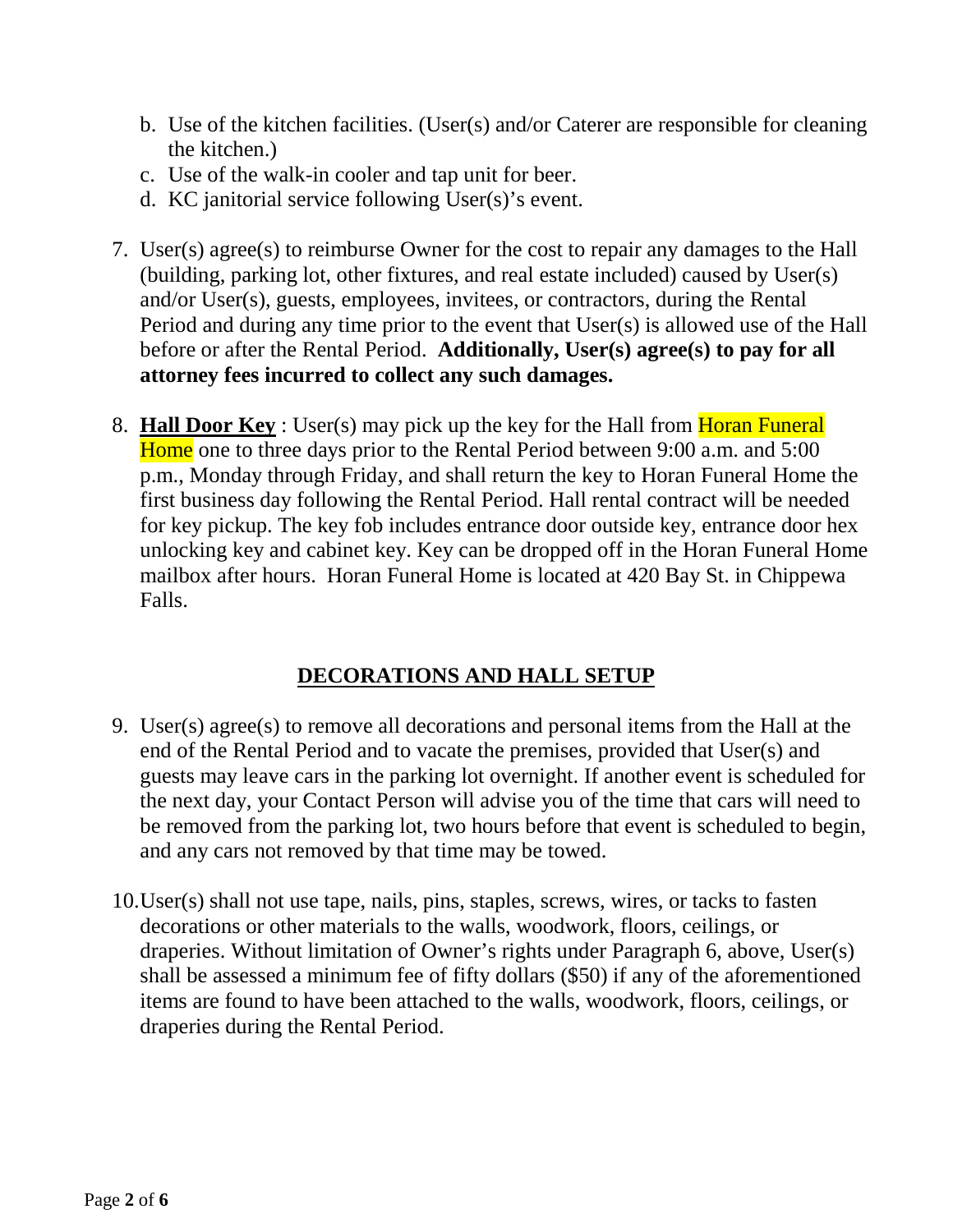- 11.User(s) shall not place any decoration or other item behind the ceiling tiles or their supports. Special hooks for hanging decorations from the ceiling are available by contacting the Contact Person prior to the Event.
- 12.The wall sound boards may be stapled, tacked or covered.
- 13.User(s) may use tape to attach items to the tables, but all tape must be completely removed by User(s) at the end of the Rental Period.
- 14.Portable trellises, draperies, or similar items, shall not be placed near the beer taps.
- 15.User(s) may arrange the tables in the Hall however the User(s) wish(es) for the Event. User(s) shall not drag the tables across the floor. Special chairs are available for the head table. At the end of the event tables and chairs may be left where they are, provided they are inside the Hall.
- 16.The heatpump thermostat is in the center room on the wall by the Co2 tank, which will be pre-set for the Event by Owner.
- 17.User(s) shall not hang, attach, or affix any signage on or to the Hall or other permanent fixtures on the Premises. Free-standing lawn signs less than two feet by two feet  $(2 \times 2)$  may be placed at the entrance to the Hall and/or premises, provided that any signage to be displayed must be approved by the Contact Person prior to display.

# **FOOD AND BEVERAGES**

- 18.User(s) may hire any caterer they wish, provided that any such caterer must possess a current Food Manager's Certificate issued by the State of Wisconsin. User(s) and/or Caterer shall be responsible for cleaning the kitchen at the end of the Event, including mopping the floors and cleaning the preparation surfaces.
- 19.User(s) shall not sell alcoholic beverages without a valid license. User shall provide whatever cups User will need for beer, soda, or other beverages.
- 20.User(s) may order beer from any appropriately licensed vendor they wish. (Vendors generally will deliver beer directly to the Hall, and pick up containers after the event.)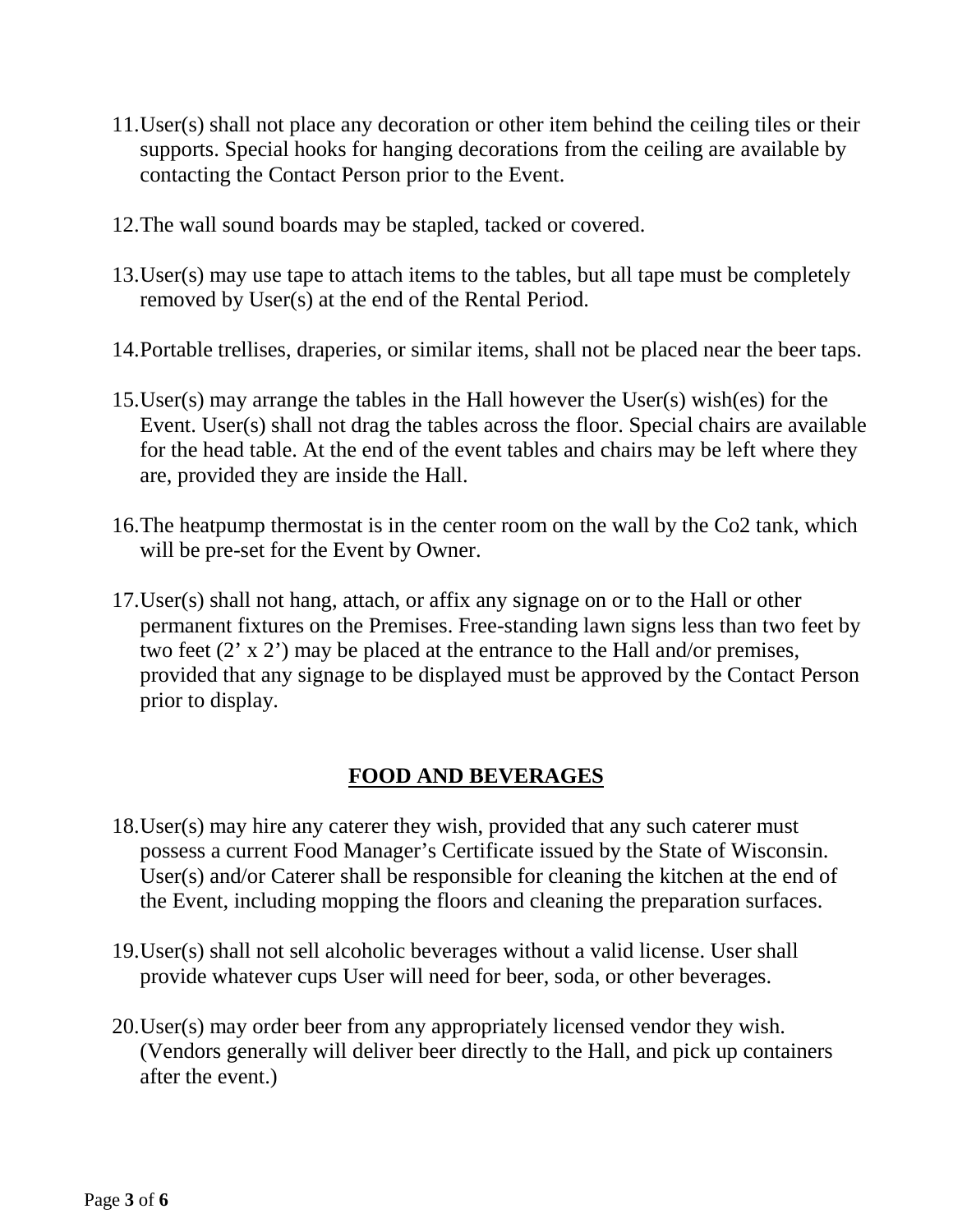21.Dishes, glasses, silverware, and linens must be supplied by the User(s) and/or any Caterer. User(s) and/or Caterer shall not use the dishes, glasses, silverware, cookware, cooking utensils, or linens that are stored at the Hall by Owner.

### **CLEANUP**

- 22.User(s) shall remove all recyclables and cardboard brought to the Hall by User(s) and/or any Caterer from the Hall at the end of the Rental Period. Recyclables shall not be placed in the garbage dumpster at the Hall.
- 23.User(s) shall removal all garbage at the Hall containing foods, liquids, or other perishables to the garbage dumpster in plastic bags at the end of the Event.
- 24.User(s) shall turn off all lights, close and lock all doors, turn off any appliances, and turn off any running water in the Hall before leaving at the end of the Event.

# **MISCELLANEOUS**

- 25.This Agreement shall be construed in accordance with the laws of the State of Wisconsin. Any dispute, suit, or other proceeding related to, arising from, or otherwise connected to this Agreement or the Event shall be filed or entered into only in the Courts of the State of Wisconsin, which shall have exclusive jurisdiction and venue to adjudicate any such controversy.
- 26.Any portion of this document deemed unlawful or unenforceable by a court of competent jurisdiction is severable and shall be stricken without any effect on the enforceability of the remaining provisions.
- 27.This Agreement may be executed in one or more counterparts, each of which shall constitute an original document, but all of which taken together shall be deemed one and the same instrument.
- 28.The Contact Person for this Event, in case of emergency, etc., shall be as designated in the "Event Contact" binder located in the room adjacent to the main hall and kitchen, which shall be shown to User prior to the Event.
- 29. Knights of Columbus Trademarks User may only identify the location of the event by using the address of the Hall as set forth above and the name "Columbus Hall". User shall not use or display any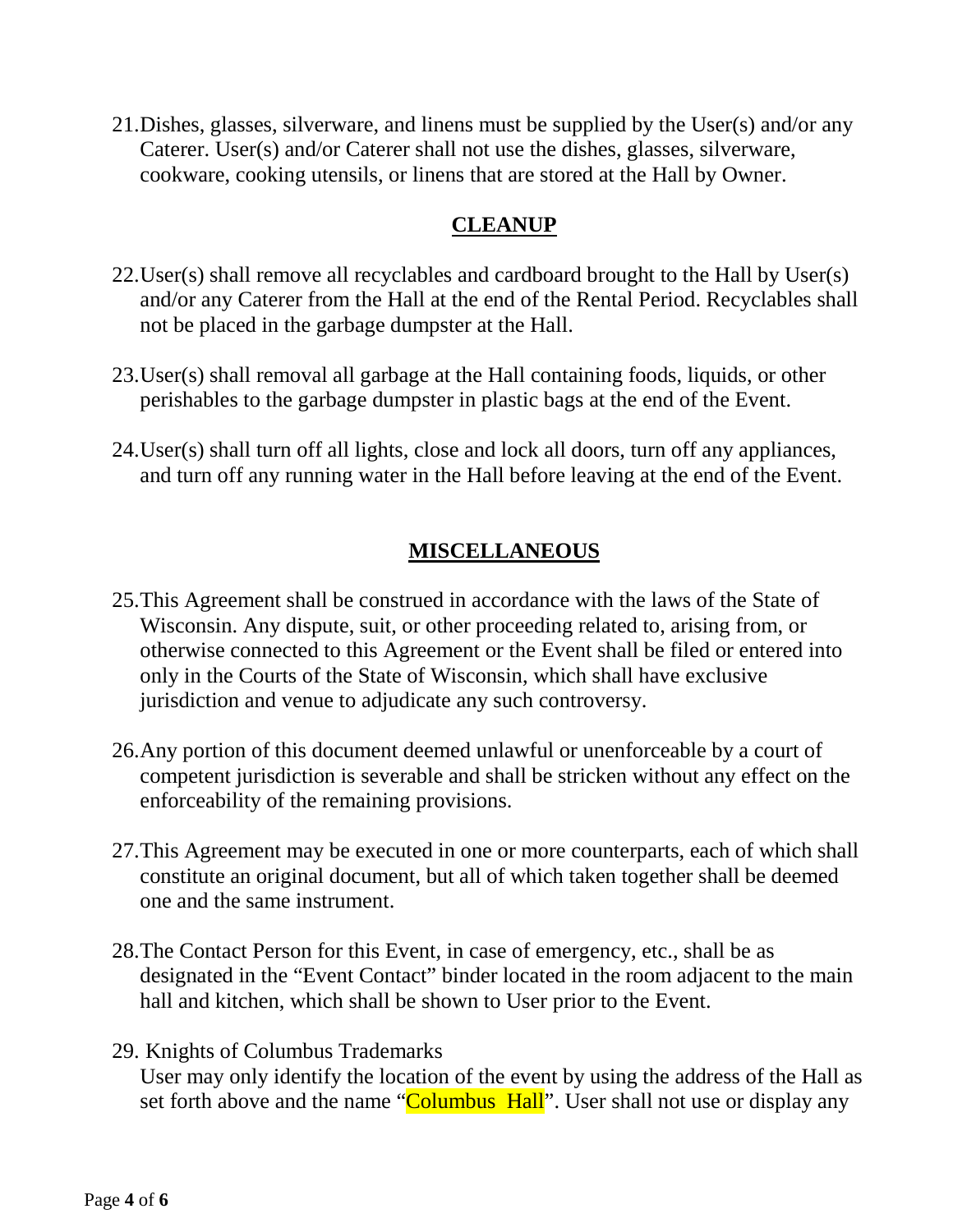Knights of Columbus trademarks, including, without limitation, its name, logos and emblems, in any way, including, but not limited to, in the promotion of the User's event or on any website and/or in social media.

#### **WAIVER AND INDEMNIFICATION**

- **30.User(s) hereby RELEASES, WAIVES, DISCHARGES, AND COVENANTS NOT TO SUE Owner from any and all liability, claims, demands, actions, and causes of action whatsoever arising out of or related to any loss, damage, or injury, including death, that may be sustained by User(s), or to any property belonging to User(s), incurred during the Event, REGARDLESS OF WHETHER SUCH LOSS IS CAUSED BY THE NEGLIGENCE OF THE OWNER, or otherwise and regardless of whether such liability arises in tort, contract, strict liability, or otherwise, to the fullest extent allowed by law.**
- **31.User(s) further AGREES TO INDEMNIFY AND HOLD HARMLESS THE OWNER from any loss, liability, damage, or costs, including court costs and attorneys' fees that Owner may incur due to User(s) Event, including any liability, claim, demand, action, or cause of action sustained by any guest, invitee, employee, or independent contractor of User(s), WHETHER CAUSED BY NEGLIGENCE OF OWNER or otherwise, to the fullest extent allowed by law.**
- **32.IN SIGNING THIS AGREEMENT, USER(S) HEREBY ACKNOWLEDGES AND REPRESENTS THAT User(s) has read the foregoing two paragraphs, understands them and signs this Agreement voluntarily as User(s)'s own free act and deed; no oral representations, statements, or inducements, apart from the foregoing written agreement, have been made; that User(s) is/are at least eighteen (18) years of age and fully competent, or if User is an entity, that the person signing this Agreement has the requisite authority to bind that entity by his or her signature; and User(s) executes this Agreement for full, adequate and complete consideration fully intending to be bound by same.**

[Signature page follows]